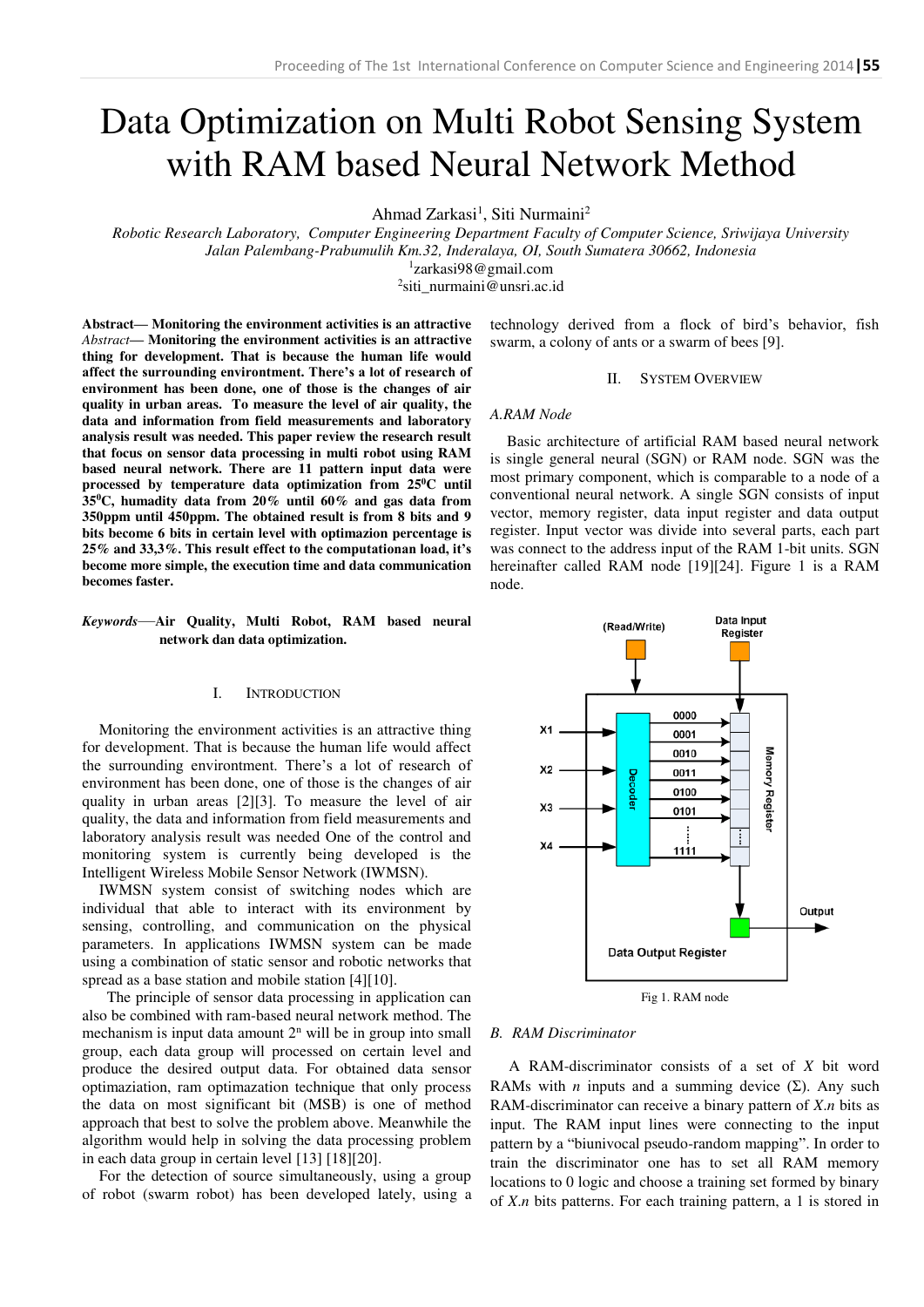the memory location of each RAM addressed by this input pattern. Once the training of patterns is completed, RAM memory contents will be set to a certain number of 0's and 1's. Figure 2 is a RAM discriminator [18].



Fig 2. RAM discriminator

# *C. Multi Robot*

Multi robot has a simple physical structure but powerful, each robot has a common behavior so able to cooperate, communicate, and coordinate [19]. There are some intelligence algorithm of swarm commonly used in optimization problem, one of that is particle swarm algorithm. Particle swarm optimization (PSO) Algorithm was first introduced by Dr. Eberhart and Dr. Kennedi in 1995 at neural network conference in Perth, Australia. PSO Algorithm is a stochastic-based optimization technique inspired by social behavior of a flock of birds and fish swarm [11].

Compared to the single robot approaches, multi robotsolution potentionally provide the superiority in term of resistance to failure, accelerating the completion of a task because it work in paralel way or increse in accuracy due to the exchange of sensory information [22].

# *D. Temperature and Humidity Quality*

: The temperature show the degre of heat object, the higher temperature of an object, the more heat that object. Microscopically, temperature shows the energy of an object. Each atom in each object is moving, whether it in displacement or movement in vibration place. The higher atoms energy that making up the object, the higher the temperature of that object [23].

According to Block and Richardson (2001), relative humidity of a mixtuer of water-air defined as a partial pressure of water vapor (*e*) in the mixture to saturated vapor pressure  $(e_s)$  at that temperature. Humidity relative using the unit percent and calculated this following way

$$
RH = \frac{p_{(H_2O)}}{p_{(H_2O)}^*} \times 100\%
$$
...(1)

where:

RH is a relative mixture humidity

 $\mathcal{P}(H_2O)$  is partial pressure of water vapor and

 $\overline{p}_{(H_2O)}^*$  is mixture to the saturated vapor pressure

## *E. Environmental Quality*

 In its development, the various research about environment localization using autonomous robot have been carried out to obtain the variety of alternative solutions, such as localization signal sources including the voice [16], light [3], the leaks in pressurized systems [7], the danger of aerosols from spilled nuclead/ chemical [17][8]. The fire's source in forest fires [20], Sea hydrothermal [21], hazardous chemical discharge in water body [6], and the spills of an oil [1]. But the research about simultaneously localization for various target has still rarely did [2].

## III. HARDWARE IMPLEMENTATION

## *A. Single Robot*



Fig 3. Single robot architecture

 Figure 3 is a single robotic achitecture The purpose of designing single robot is to find out the characteristic, data retrieval and data processing individually. The environmental data such as temperature, relative humidity, and air quality.

## *B. Multi Robot*

 The purpose of designing the swarm robot is to find out the characteristic, data acquisition and data processing collectively. That environmental data such as temperature, relative humidity, and air quality have been first optimized using RAM-based neural network method. Figure 4 is a multi robot scheme.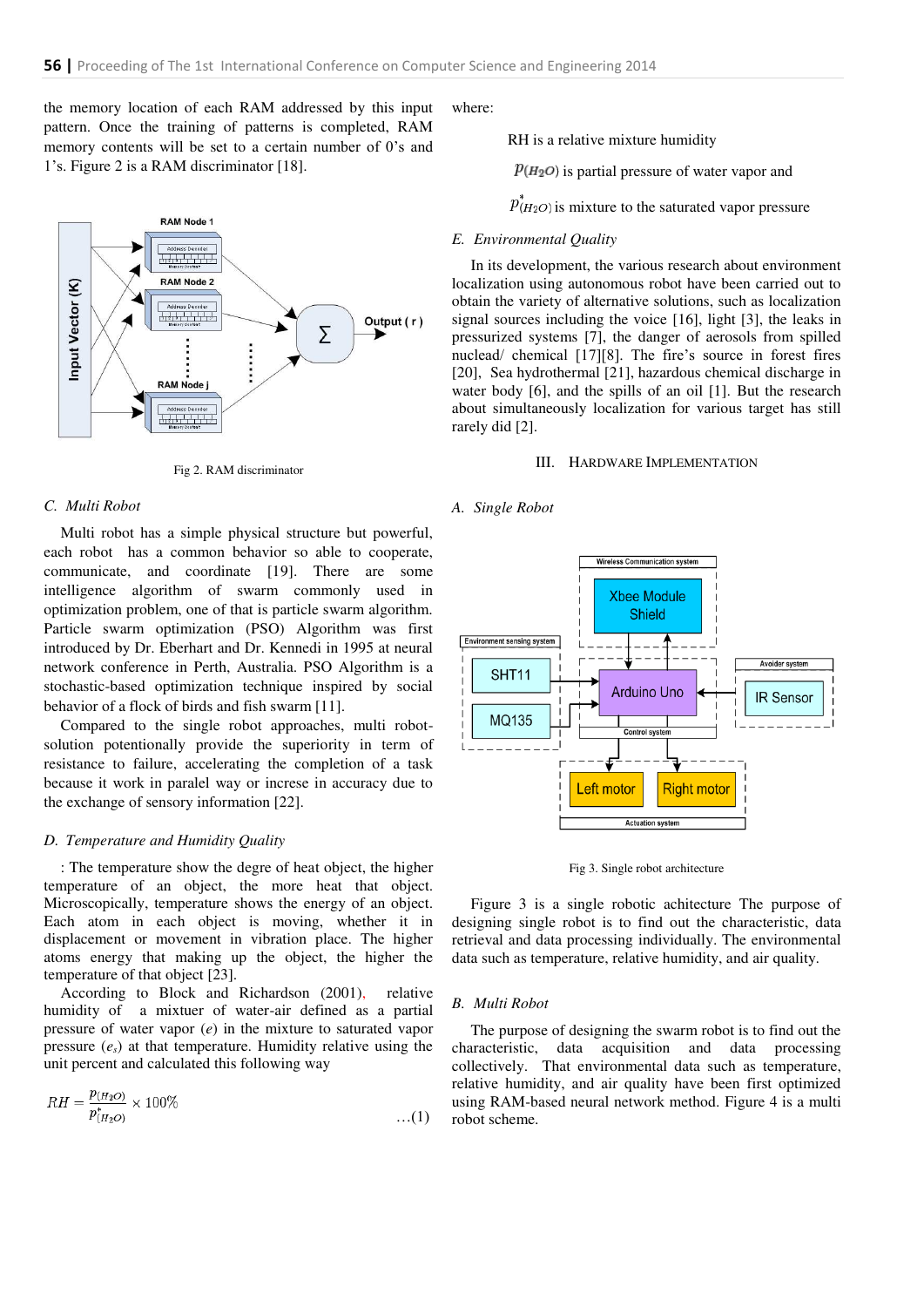

Fig 4. Multi robot scheme

# *C. RAM Node Data Optimization*

 The used strategy in this sensor data optimization is in its node RAM. Each RAM node will store 6 bits of input data that is 6 bits of MSB data. The processed data is temperature sensor data, humidity and gas sources with total 18 bits data. This is intended to make the input pattern becomes more optimal because there are only 3 pattern that is invisible, so the computational process become more simple. Design of RAM node can be seen in Figure 5.



Fig 5. RAM node

 In the design of RA node devide into 3 group of input data pattern, that is RAM node-1 for the temperature data, RAM node-2 for the humidity daya, and RAM node-3 for the gas data. Sequentially, its data is 011001 until 011101, 001100 until 100110 and 01011001 until 1110011. All of the input data pattern has been optimized.

## *D. Discriminator Data Optimization*

RAM discrimanator has 2 RAM nodes, each node has 6 bits word  $(X=6)$ , with a total input vector 8 bits  $(n=8)$  so each RAM discriminator can receive 48 binary input patterns. In the design, there are 2 RAM discriminator. Discriminator \_A is a temperature data and humidity, while Discriminator\_B is the gas source data. The output of each discriminator will determine the winner of class winner. For the design block of RAM discriminator can be seen in Figure 6.

#### *E. Training Process at Neural Network*

 Temperature sensor data, humidity and gas respectively stored at address 20h, 21h and 22h. This addresses is RAM node address for each nerve. Temperature sensor reading range devided into two reading parameter group, that is **Medium** and **Warm**, with the data 011001 until 011011 and 011100 until 011101. While for humidity **Normal** and **Medium** with the data 001100 until 100011 and 100110 until 100111. For gas parameter is **Good** and **Bad,** with the data 1011001 until 1110011 and 1000000. The values of parameter above is a threshold value for the neural network. If the sensor value doesn't match the threshold, so the activation function indicates the input is o (0000b).

The class of neural that grouped in RAM discriminator, consist of 2 class. That is discriminator\_A and discriminator B, witrh consecutive addresses 30h and 32h. RAM discriminator receive the maximum data 10000b and minimal data 00100b. RAM discriminator\_A and discriminator B can determine the final result (output) directly (class winner).



Fig.6 RAM discriminator

## IV.EXPERIMENTAL EVALUATION

## *A. Input Pattern Data*

Input data is the actual data being used as a reference data in data process to the neural network. Pattern input consist of 3 data group which is each temperature, humidity, and gas. Temperature data pattern is the data taken from temperature  $25^{\circ}$ C until 35<sup>o</sup>C, while the humidity data is 20% until 60%. For the gas data from 350pp, until 450ppm. Table I represents the data input patern.

### *B. RAM Node Data Optimization*

 The result of RAM node can be seen in Table II, which is sensor data before and after optimization. The data that processed in RAM node only the data that has been optimization, that is 4 bits MSB data. There are 5 RAM nodes representing 5 of input patterns. The percentage of memory allocation optimization is 50% for each RAM node.

RAM node-1 data and RAM node-2 data were optimized in percentage is 25% and RAM node-3 data percantage is 33,3%.

## *C. Discriminator Data Optimization*

Discriminator data grouped in discrimintaor\_A thas has the maximal data 100110 and minimal data 001100. This data is the result from RAM node-1 and RAM node 2 process. Discriminator B has the maximal data 111001 and minimal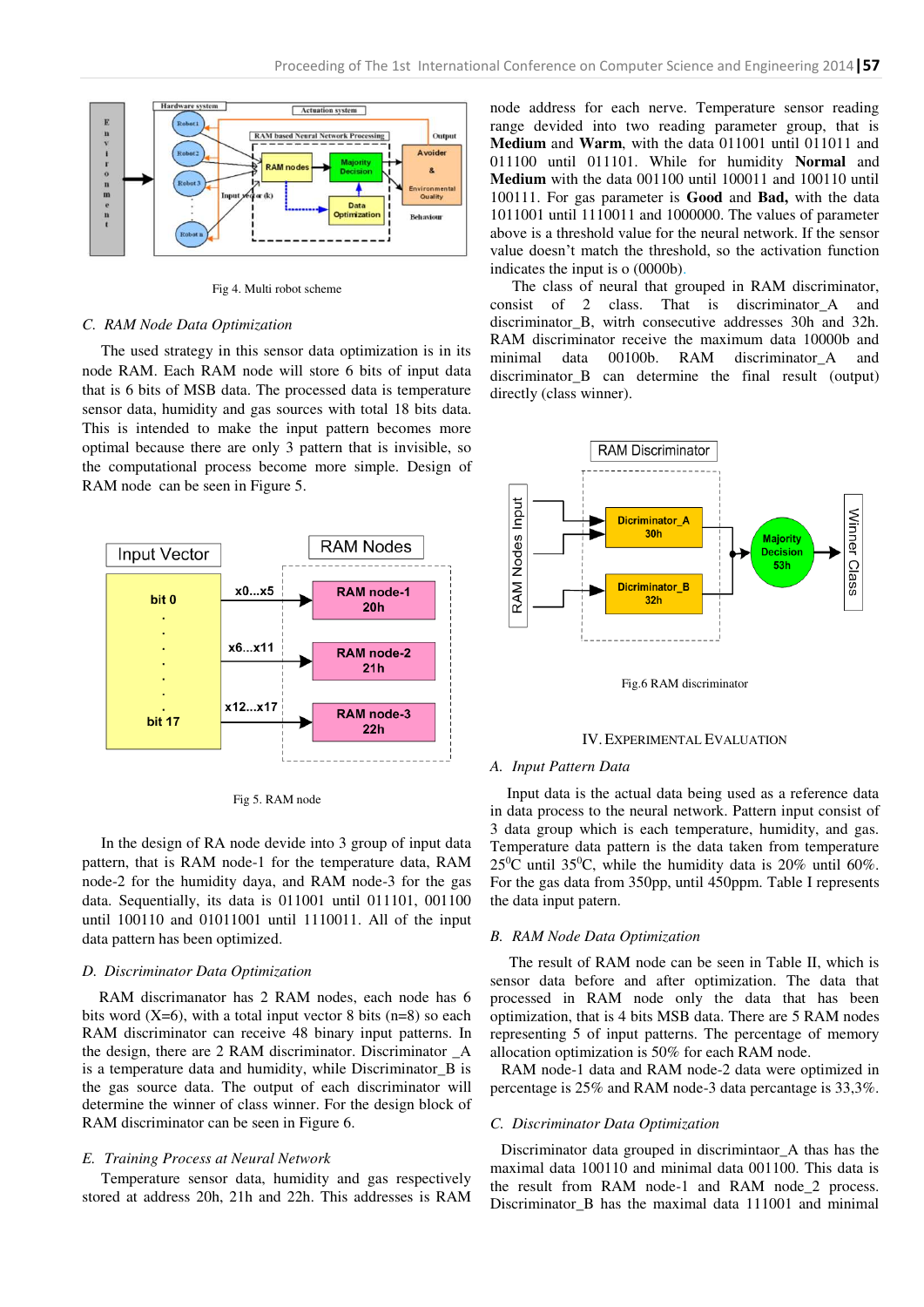data 101100. This data is the result from RAM node\_3. For the detail can be seen in Table III.

| TABLE. I<br><b>INPUT PATTERN DATA</b> |              |     |                                |       |                 |  |  |
|---------------------------------------|--------------|-----|--------------------------------|-------|-----------------|--|--|
| Input (Reference data)                |              |     |                                |       |                 |  |  |
| <b>Temperature</b>                    |              |     | <b>Humidity</b><br>(nonlinier) | Gas   |                 |  |  |
| $\overline{0}_{\mathbb{C}}$           | result       | RH% | result                         | (ppm) | result          |  |  |
|                                       | 0100         |     |                                |       | 00 0011         |  |  |
| 5                                     | 0110         | 5   | 0000 1101                      | 50    | 0011            |  |  |
|                                       | 0100         |     |                                |       | 00 01 10        |  |  |
| 10                                    | 1110         | 10  | 0001 1010                      | 100   | 0110            |  |  |
| 15                                    | 0101         | 15  | 0010 0110                      | 150   | 00 1001         |  |  |
|                                       | 0101         |     |                                |       | 1001            |  |  |
| 20                                    | 0101         | 20  | 0011 0011                      | 200   | 001100          |  |  |
|                                       | 1101         |     |                                |       | 1101            |  |  |
| 25                                    | 0110<br>0101 | 25  | 0100 0000                      | 250   | 01 0000<br>0000 |  |  |
|                                       | 0110         |     |                                |       | 01 0011         |  |  |
| 30                                    | 1101         | 30  | 0100 1101                      | 300   | 0011            |  |  |
|                                       | 0111         |     |                                |       | 01 01 10        |  |  |
| 35                                    | 0100         | 35  | 0101 1001                      | 350   | 0110            |  |  |
| 40                                    | 0111         | 40  |                                |       | 01 1001         |  |  |
|                                       | 1100         |     | 0110 0110                      | 400   | 1001            |  |  |
| 45                                    | 1000         | 45  | 0111 0011                      | 450   | 01 1100         |  |  |
|                                       | 0100         |     |                                |       | 1100            |  |  |
| 50                                    | 1000         | 50  | 1000 0000                      | 500   | 10 0000         |  |  |
|                                       | 1011         |     |                                |       | 0000            |  |  |
| 55                                    | 1001<br>0011 | 55  | 1000 1100                      | 550   | 10 0011<br>0011 |  |  |
|                                       | 1001         |     | 1001 1001                      | 600   | 10 01 10        |  |  |
| 60                                    | 1011         | 60  |                                |       | 0110            |  |  |
|                                       | 1010         |     | 1010 0110                      | 650   | 10 1001         |  |  |
| 65                                    | 0011         | 65  |                                |       | 1001            |  |  |
| 70                                    | 1010         | 70  | 1011 0011                      | 700   | 101100          |  |  |
|                                       | 1011         |     |                                |       | 1100            |  |  |
| 75                                    | 1011         | 75  | 1011 1111                      | 750   | 10 11 11        |  |  |
|                                       | 0010         |     |                                |       | 1111            |  |  |
| 80                                    | 1011<br>1010 | 80  | 1100 1100                      | 800   | 11 0011<br>0010 |  |  |
|                                       | 1100         |     |                                |       | 11 01 10        |  |  |
| 85                                    | 0010         | 85  | 1101 1001                      | 850   | 0110            |  |  |
|                                       | 1100         |     | 1110 0110                      | 900   | 11 1001         |  |  |
| 90                                    | 1010         | 90  |                                |       | 1001            |  |  |
| 95                                    | 1101         | 95  | 1111 0010                      | 950   | 11 1100         |  |  |
|                                       | 0001         |     |                                |       | 1100            |  |  |
| 100                                   | 1101         | 100 | 1111 1111                      | 1000  | 11 11 11        |  |  |
|                                       | 1001         |     |                                |       | 1111            |  |  |
| 105                                   | 1110         |     |                                |       |                 |  |  |
| 110                                   | 0001<br>1110 |     |                                |       |                 |  |  |
|                                       | 1001         |     |                                |       |                 |  |  |
|                                       | 1111         |     |                                |       |                 |  |  |
| 115                                   | 0000         |     |                                |       |                 |  |  |
|                                       | 1111         |     |                                |       |                 |  |  |
| 120                                   | 1000         |     |                                |       |                 |  |  |
| 125                                   | 1111         |     |                                |       |                 |  |  |
|                                       | 1111         |     |                                |       |                 |  |  |

| <b>TABLE II</b><br>DATA OPTIMIZATION |           |             |             |         |  |  |
|--------------------------------------|-----------|-------------|-------------|---------|--|--|
| Data Optimization                    |           |             |             |         |  |  |
| RAM Node                             |           | Data 8 bits | Data 6 bits |         |  |  |
|                                      | Max       | Min         | Max         | Min     |  |  |
| RAM Node-1                           | 0111 0011 | 0110 0010   | 0111<br>00  | 0110 00 |  |  |
| RAM Node-2                           | 1001 1001 | 0011 0011   | 1001<br>10  | 0011 00 |  |  |
| RAM Node-3                           | 1110 0110 | 1011 0011   | 1110<br>01  | 1011 00 |  |  |

TABLE III DISCRIMINATOR DATA

| <b>Discriminator Data Optimization</b> |             |         |  |  |
|----------------------------------------|-------------|---------|--|--|
| <b>Discriminator</b>                   | Data 6 bits |         |  |  |
|                                        | Max         | Min     |  |  |
| Discriminator A                        | 1001 10     | 0011 00 |  |  |
| Discriminator B                        | 1110 01     | 1011 00 |  |  |

## *D.. Output Pattern Data*

 Table IV is output pattern table. The greatest pattern value is the best pattern value, which is produces output pattern system (winner class). In table above, output pattern produced was parameter environmental quality 9temperature, humidity, and gas). Each input pattern has 2 different input pattern This is cause by each pola has common data but the position from each neural is different.

| TABLE IV       |
|----------------|
| OUTPUT PATTERN |

| <b>Input Pattern</b> | <b>Explanation</b>    |               |                    |
|----------------------|-----------------------|---------------|--------------------|
|                      | <b>Output Pattern</b> |               |                    |
| 011001               | 0101 1001             | <b>Medium</b> | <b>Temperature</b> |
| 0110 11              | 0101 10 11            |               |                    |
| 0111 00              | 0101 1100             | Warm          |                    |
| 0111 01              | 0101 1101             |               |                    |
| 0011 00              | 1000 1100             | normal        | <b>Humidity</b>    |
| 1000 11              | 1010 0011             |               |                    |
| 1001 10              | 1010 0110             | <b>Medium</b> |                    |
| 1001 11              | 1010 0111             |               |                    |
| 1011 001             | 1110 1100             | Good          | Gas                |
| 1110 011             | 1111 0011             |               |                    |
| 1000 000             | 1100 0000             | <b>Bad</b>    |                    |

## V. CONCLUTION

The obtained result from the research are as follows, the taken sample data is the temperature data from temperature  $25^{\circ}$ C until 35<sup>o</sup>C, humidity data from 20% until 60% and gas data from 350ppm until 450ppm. The optimized data is done on 8 bits and 9 bits become 6 bits data in certai level, with optimization percentage 25% and 33%. This result is affect to the computation load to be more simple, the excecution time and data communication become faster.

Out of 11 input pattern will be selected the best input pattern to determine the output pattern (winner class) which is its quality environmental quality parameters (temperature, humidity, and gas).